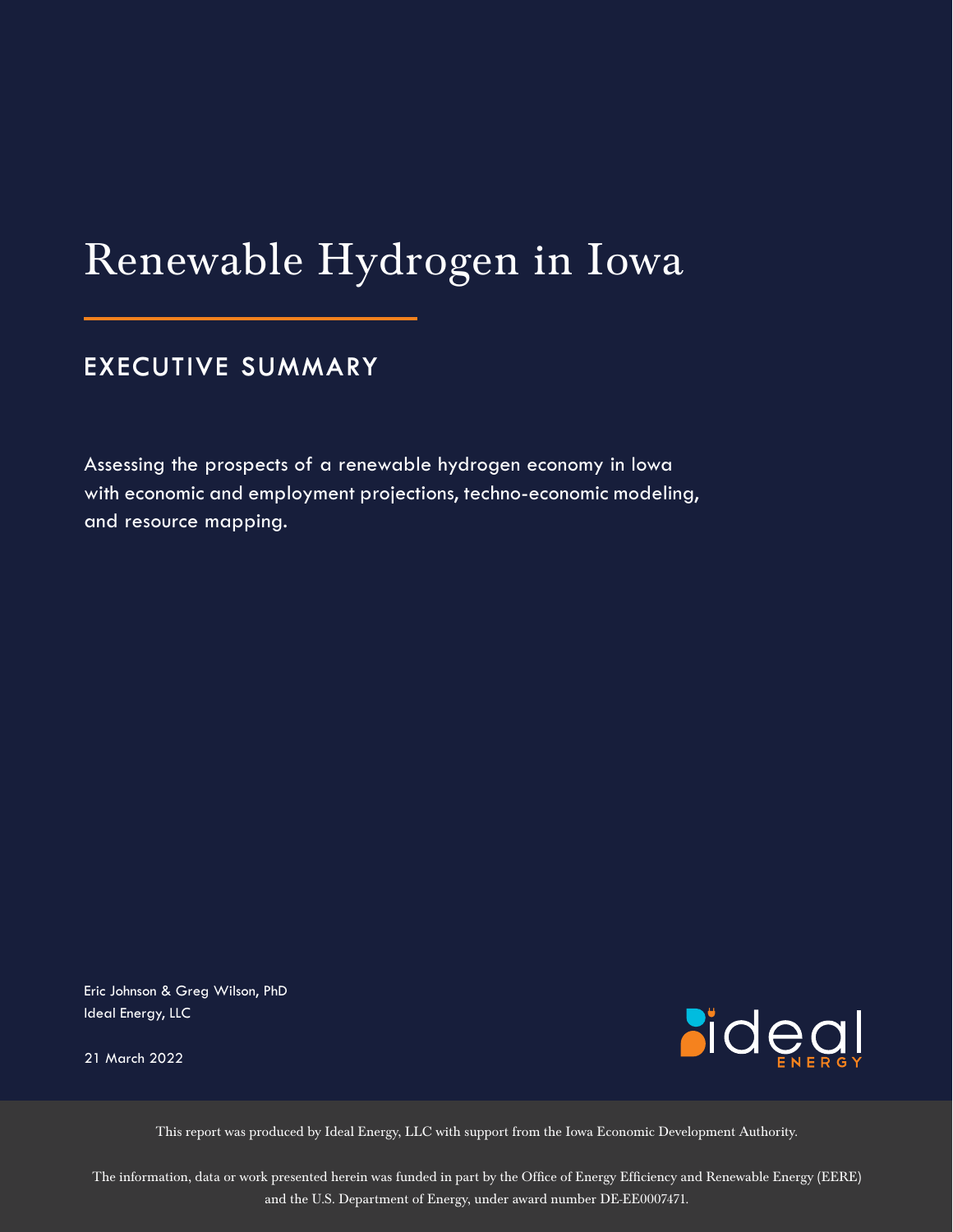# **WHY HYDROGEN?**

The energy transition – the global changeover from fossil fuels to a renewable, carbon-free energy economy – will involve trillions of dollars of wealth creation. Iowa is in a unique position to lead the way and benefit from this transition.

To decarbonize energy the world needs both clean electricity and a carbon-neutral chemical energy carrier. A chemical energy carrier is necessary where electricity and batteries are not suitable, including applications like long-distance heavy transport, the chemical industry, heavy manufacturing, and long-term energy storage.



# **Renewable Hydrogen and Green Ammonia are Ideal Chemical Energy Carriers**

Hydrogen (H2) is a flammable, lighter-than-air gas with strong existing demand and a wide array of potential future uses. Ammonia (NH3), which is made from hydrogen, is more stable and more energy-dense, ideally suited for long-term storage, and among the world's most in-demand chemicals due to its use as the principle ingredient in most fertilizers.

## **Renewable Hydrogen is Clean**

Renewable hydrogen production requires only water, an electrolyzer, and a renewable power source such as a wind farm or solar array. The electrolyzer uses electricity to split water molecules into hydrogen and oxygen. **No pollution or greenhouse gases are emitted in this process.** Green ammonia, which is made from renewable hydrogen, is also carbon-free. In contrast, traditional brown ammonia production accounts for 1.8% of all CO2 emissions worldwide.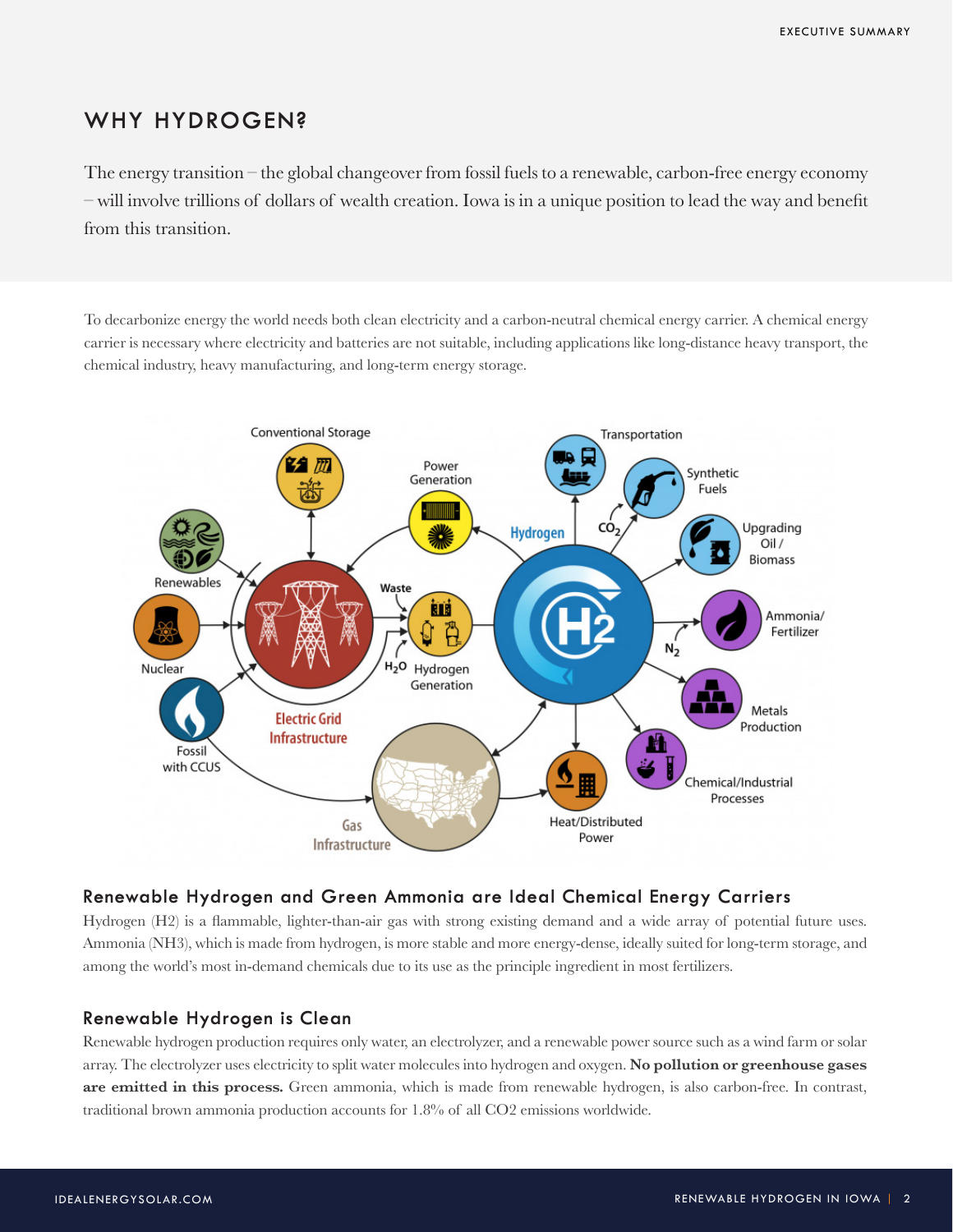## **Hydrogen is Versatile and In Demand**

There is an existing market for hydrogen as the principle feedstock for ammonia production. Hydrogen can also be injected into the natural gas network, burned in power plants or industrial furnaces, used to power hydrogen fuel cells vehicles, and used to produce carbon-free fuels.

**Hydrogen is used to make ammonia.** Hydrogen is the primary feedstock for ammonia production. There is a vast, existing market for ammonia, especially among agrichemical manufacturers producing nitrogen fertilizers such as anhydrous ammonia. The ammonia market is valued at \$74.61 billion and is expected to grow at a compound annual rate of 5.59% over the next five years.

**Hydrogen in the natural gas grid.** Hydrogen can be mixed with natural gas at up to 10% with no safety hazard, no impact to gas infrastructure, and no requirement to modify or replace end-use appliances like furnaces, boilers, stoves and ranges. European projects have already demonstrated the viability of this approach.

**Hydrogen can be turned back into electricity.** Hydrogen can be burned in modified peaking power plants. It can also be used in large, stationary fuel cells to provide peak demand reduction or grid stabilization services. Ammonia can be burned in modified coal power plants. Projects using each of these approaches are operational or under construction in the U.S., Europe, and Japan.

**Renewable hydrogen is ideal for heavy transport and aviation.** Hydrogen is a necessary ingredient in carbon-free fuels like renewable diesel, sustainable aviation fuel (SAF), and hydrotreated vegetable oil (HVO). Hydrogen can also power fuel cell electric vehicles (FCEVs), fuel cell locomotives, and fuel cell powered oceanic transport ships.

#### **Hydrogen can Expand the Reach of Renewables**

Electricity generation represents only 25–30% of global carbon emissions. The remaining 70–75% of emissions stem from difficult to decarbonize sectors, including heavy transport, steelmaking, and agrichemical processes. Emissions from these sectors cannot be easily addressed with solar power, wind power, or batteries, but they can be addressed with renewable hydrogen.

#### **Iowa: the Persian Gulf of Renewable Hydrogen**

Iowa is extremely well-positioned to become a center of renewable hydrogen production and consumption. Iowa has abundant renewable energy resources, an existing agrichemical industry, and a huge demand for hydrogen products.

#### **Iowa has Excellent Renewable Energy Resources**

- **• Iowa generates 57.51% of its electricity with wind the highest percentage in the nation.** Iowa has 11,660 megawatts (MW) of installed wind capacity – second only to Texas.
- **• The technical solar potential of Iowa ranks 16th in the nation, ahead of Florida and the Carolinas.** Iowa has 158.7 MW of installed solar capacity with another 1,349 MW approved or proposed.

#### **Iowa has a Robust Agrichemical Industry**

- Iowa is home to several agrichemical companies that produce nitrogen fertilizers from ammonia, including CF Industries and Iowa Fertilizer Company.
- The NuStar ammonia pipeline carries upwards of 30,000 barrels of ammonia per day to facilities in Iowa and neighboring states.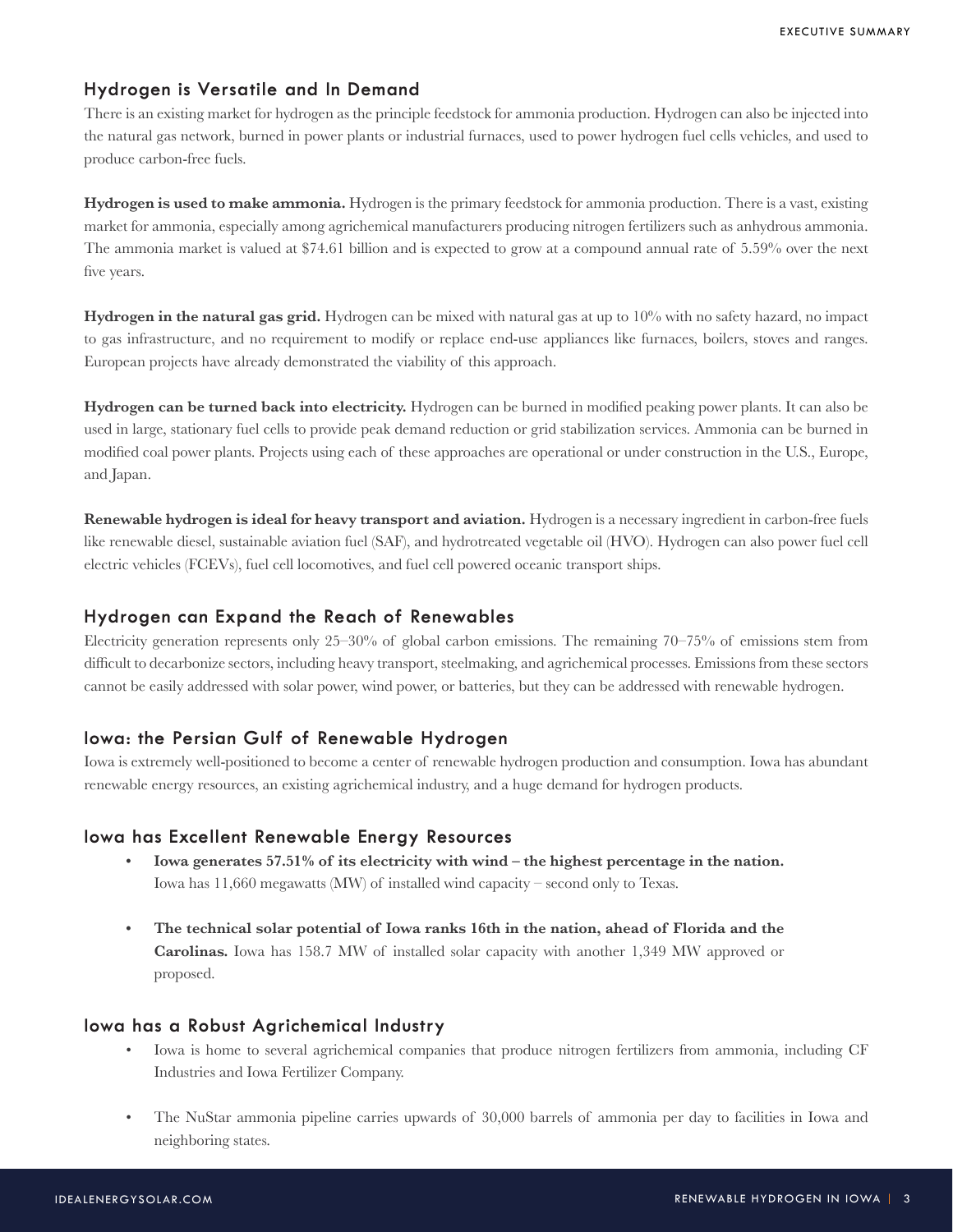# **Iowa has Significant Local Demand for Hydrogen Products**

- Iowa is a major agricultural state with the highest corn production in the nation and the second highest soybean production.
- With approximately  $23,619,000$  acres planted more than any other state demand for ammoniabased nitrogen fertilizers in Iowa exceeds 1.5 million tons per year.

# **Iowa has Potential Markets for Hydrogen in Transport, Manufacturing,**

## **and Natural Gas**

- Iowa is a crossroads state for truck freight and a key refueling stop for trucks coming from and going to Chicago, St. Louis, Kansas City, Minneapolis, and Milwaukee.
- The busiest freight railway in the nation passes through Iowa.
- Iowa's manufacturing sector which is the state's second largest industry and accounts for  $18.4\%$  its economy – could use hydrogen extensively with little modification to existing infrastructure.
- Replacing even 5% of Iowa's natural gas with hydrogen would create over 2.75 TW of hydrogen demand.

# **HOW IOWA CAN BENEFIT**

Renewable hydrogen can provide Iowa with billions of dollars in economic growth and thousands of jobs.

- With a renewable hydrogen industry in the state, Iowa could see a **\$1.19 billion increase to its gross state product (GSP) by 2030 and a \$6.375 billion GSP increase by 2050.**
- Research suggests Iowa's hydrogen industry could contribute **more than 7,000 new jobs by 2030, and up to 35,000 new jobs by 2050.**
- Employment factor is a measure of both direct and indirect jobs per terawatt-hour (TWh) that includes initial construction as well as ongoing operations. **The employment factor of renewable hydrogen surpasses wind energy and compares favorably with solar energy.**

| <b>ENERGY INDUSTRY</b> | <b>EMPLOYMENT FACTOR</b> |
|------------------------|--------------------------|
| Solar                  | $1,000$ jobs/TWh         |
| Renewable Hydrogen     | 575-775 jobs/TWh         |
| Wind                   | 200-300 jobs/TWh         |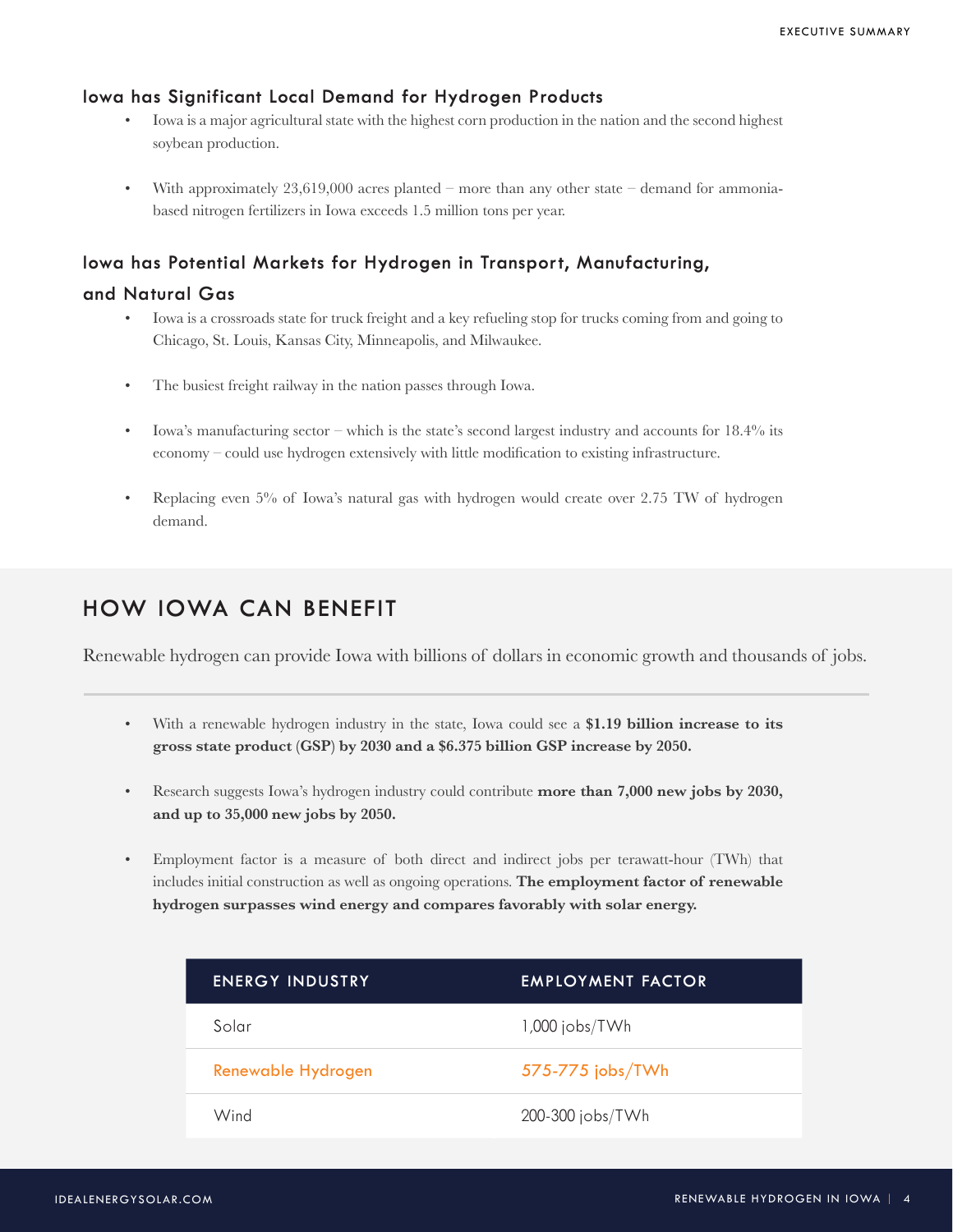# **Is Renewable Hydrogen Competitive?**

Renewable hydrogen is more expensive than hydrogen made from natural gas using steam methane reforming (SMR) in most situations. However, if electricity costs are low enough renewable hydrogen can be cheaper. Iowa has some of the lowest cost wind energy in the nation:

- Wholesale wind price . . . \$15 / MWh (average)
- Power purchasing agreement (PPA) wind prices . . . \$11 / MWh (average)

Ideal Energy's modeling shows that a renewable hydrogen production plant may be able to produce cost-competitive hydrogen in Iowa today.

- Renewable hydrogen price parity target . . . \$2 / kg or less
- Modeled renewable hydrogen cost with \$15 / MWh electricity . . . \$1.69-1.99 / kg

In addition, Iowa has among the highest curtailment rates in the nation. Curtailed power is power that could have been generated, but was not due to insufficient demand, grid congestion, or other factors. Curtailed power can be used for renewable hydrogen production, which would drive prices even lower.

- Wind curtailment rate in Iowa . . . 4.1% (MISO average)
- Wind curtailment rates elsewhere . . . 0.5-2.7% (range of other ISOs)

#### **The H2Hub Program is a Once-in-a-Generation Opportunity for Iowa**

The Infrastructure Investment and Jobs Act contains several provisions providing funding for renewable hydrogen projects. Some of the key provisions of the Infrastructure Act are as follows:

- Authorizes \$9.5 billion in spending for clean hydrogen, including
	- \$8 billion for development of large-scale Regional Clean Hydrogen Hubs,
	- \$1 billion for Clean Hydrogen Electrolysis Research and Development,
	- \$500 million for Clean Hydrogen Manufacturing and Recycling.
- Directs federal government to develop national hydrogen roadmap and strategy.
- Defines "clean hydrogen."

The Regional Clean Hydrogen Hub program, also known as H2Hub, calls for the creation of four hydrogen hubs. The Department of Energy defines a hydrogen hub as "a network of clean hydrogen producers, potential clean hydrogen consumers, and connective infrastructure located in close proximity." Hydrogen hubs are expected to have geographic diversity, feedstock diversity, and end-use diversity. At least one of the hydrogen hubs must focus on renewable hydrogen. *Iowa is perfectly positioned to be the renewable hydrogen hub.*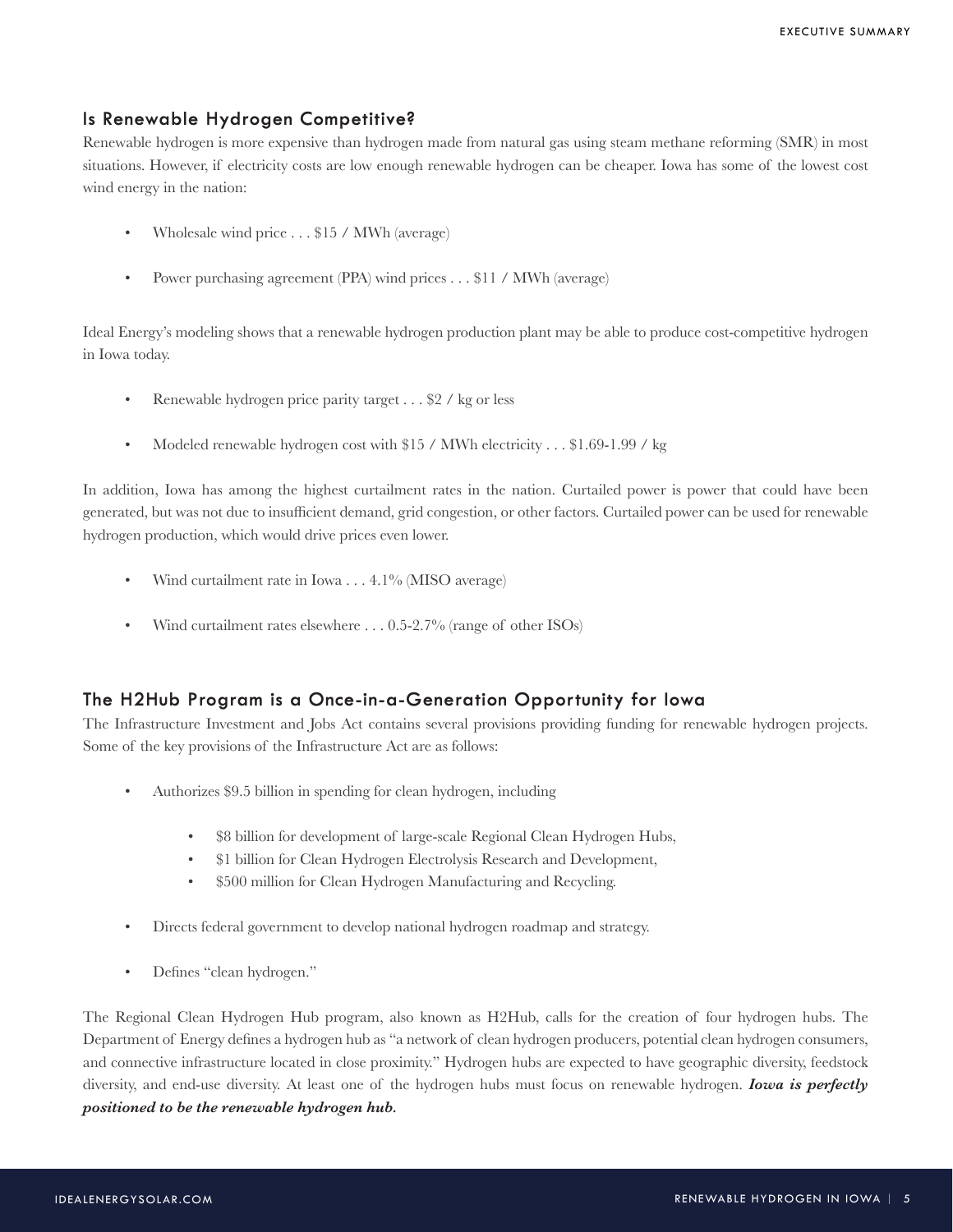## **Recommendations**

Iowa needs a comprehensive approach to building a renewable hydrogen industry. Ideal Energy has identified five key recommendations to do so:

**1. Assemble a task force to apply to the federal H2Hub program.** The Department of Energy's H2Hub program represents a unique opportunity to leverage federal funding to kickstart the renewable hydrogen industry within Iowa. Iowa has the resources necessary to support a strong application. To that end, an H2Hub Task Force should be created to coordinate efforts by the state government, economic development organizations, private industry, and other stakeholders.

**2. Identify key resources, stakeholders, and potential partners within the state.** The H2Hub Task Force should identify key resources and existing infrastructure in three categories: production, transportation & storage, and demand. In addition, the Task Force should identify potential project developers and partners, as well as other stakeholders.

**3. Address regulatory barriers.** A key challenge to the development of a renewable hydrogen industry in Iowa is the lack of a utility tariff specific to hydrogen production. Under current tariffs, wind energy – even if it is currently curtailed – has to be sold at rates that may be too expensive to be financially viable in a renewable hydrogen plant. The Iowa Utility Board could create a new tariff to set lower prices for wind energy used to power renewable hydrogen production.

**4. Leverage existing infrastructure to build momentum.** These key opportunities will help build momentum for renewable hydrogen's growth in Iowa.

**a.** Develop partnerships between wind farm owners and agrichemical companies. Iowa has the second largest portfolio of wind energy assets in the nation. In addition, Iowa is home to several largescale nitrogen fertilizer plants that require large feedstocks of ammonia. These two industries are a natural fit for renewable hydrogen project development.

**b.** Use existing natural gas infrastructure to grow hydrogen demand and offset greenhouse gas emissions. This will generate enough demand to absorb a considerable amount of renewable hydrogen production.

**c.** Leverage storage and transportation infrastructure, including existing pipelines, to transport hydrogen and hydrogen products out of state. National Renewable Energy Laboratory data indicates that even with its significant existing demand for ammonia and fertilizer, Iowa has the potential to be a net-exporter of renewable hydrogen products.

**5. Deploy state-level incentives to scale up the hydrogen industry.** Iowa successfully used wind energy production tax credits, renewable energy tax credits, and solar energy system tax credits to grow the wind and solar industries in their critical early years. The Iowa government should once again implement state-level incentives, this time to stimulate hydrogen production. Possibilities include investment tax credits, production tax credits, and direct grants. Iowa can follow the Department of Energy's lead with regard to selection criteria and funding mechanism.